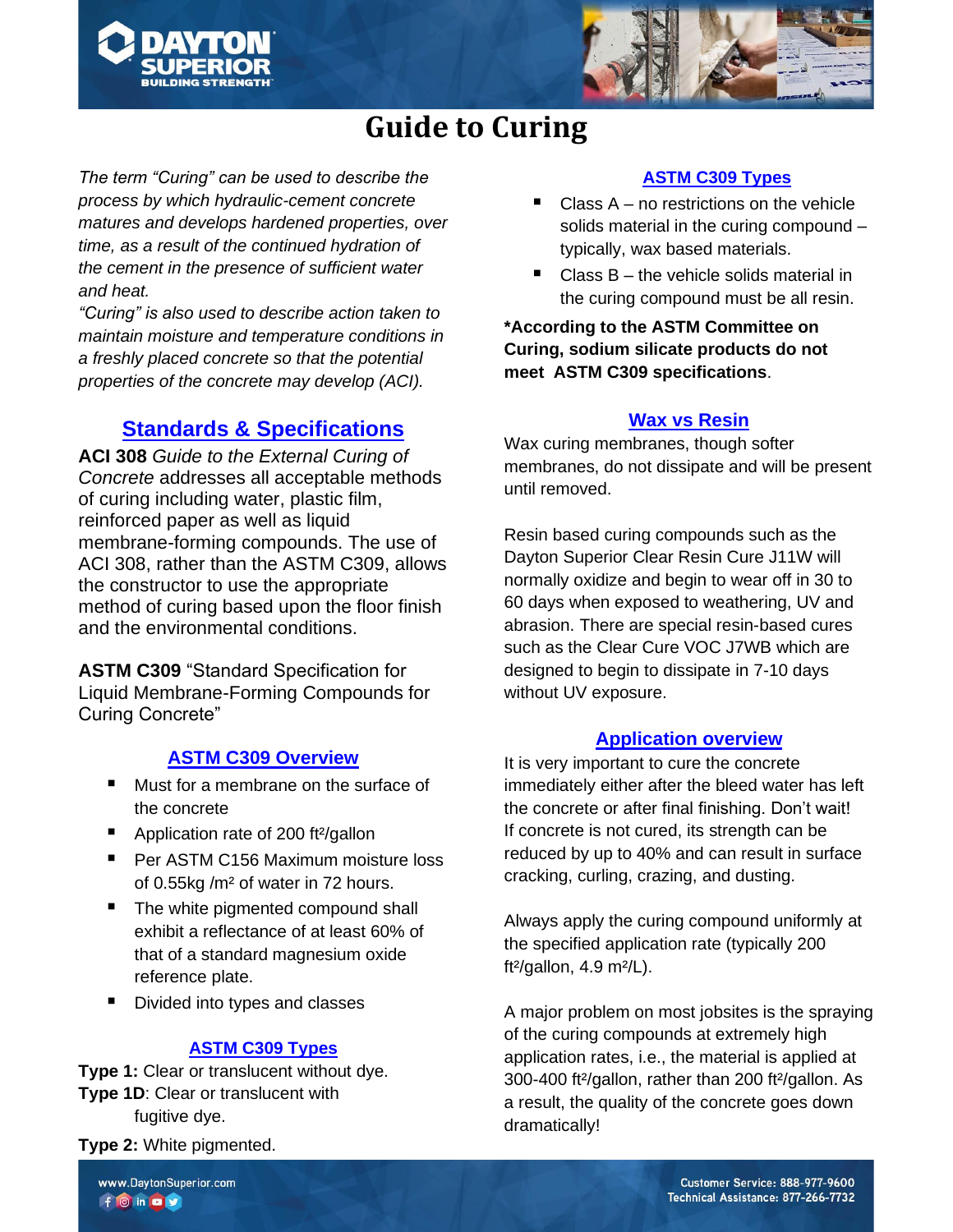



# **Guide to Curing**

#### **Note:**

Water based products should be agitated or stirred before use to bring the solids back into suspension. However, do not over agitate them or use high speed mixing equipment.

## **Secondary Coatings & Cleaning**

Curing compounds will have to be removed before application of a liquid hardener, a sealer like an epoxy or urethane, or a water repellent like a silane or siloxane.

Resin-based curing compounds will dissipate; however, this process depends on the amount of sunlight and traffic the curing compound receives. Additional cleaning of the surface by high pressure water blasting (2000 psi, 13.8 MPa), scrubbing, chemical removal, or light abrasion (sandblast/ sanding) may be necessary.

A good test to see if the curing compound has been removed is a visual inspection and to place a few drops of water on the surface. Dissipating cures have a mottled, yellow, and dusty appearance. If the water is not readily absorbed into the concrete, then additional cleaning may be necessary.

Wet burlap, water spray and plastic sheets are effective methods of curing only if the concrete is kept constantly damp for 7 days. Otherwise, membrane-applied curing compounds are preferred.

## **Cold Weather "Alert"**

Colder weather does not lessen the importance of proper curing techniques and materials. Cold weather requires the same, if not more, urgency for curing than in the summertime

Concrete, in the cold weather and low humidity, also undergoes a loss of moisture & thus the

need for proper curing techniques to prevent the loss of water that could cause distress, deterioration and aesthetic problems.

## **Dayton Superior Curing Membranes**

## **Resin-Based**

#### **Clear Resin Cure 7WB**

- ASTM C309 Type I, Classes A & B
- Dissipation typically begins in 7-10 days
- Compliant per CDPH V1.2
- **MAS** "Certified Green"

## **Clear Resin Cure J11W**

- ASTM C309 Type I, Classes A & B
- Dissipation typically begins in 60-90 days
- Compliant per CDPH V1.2
- **MAS** "Certified Green"

## **Resin Cure with Dye J11WD**

- ASTM C309 Type ID, Classes A & B
- Dissipation typically begins in 60-90 days
- Compliant per CDPH V1.2
- **MAS** "Certified Green"

#### **White Resin Cure J10W**

- ASTM C309 Type 2, Classes A & B
- White pigmented
- Dissipation typically begins in 60-90 days

#### **Wax-Based**

#### **City White Cure J8**

- Meets ASTM C309 Type 2, Class A except daylight reflectance
- White pigmented
- Does not dissipate